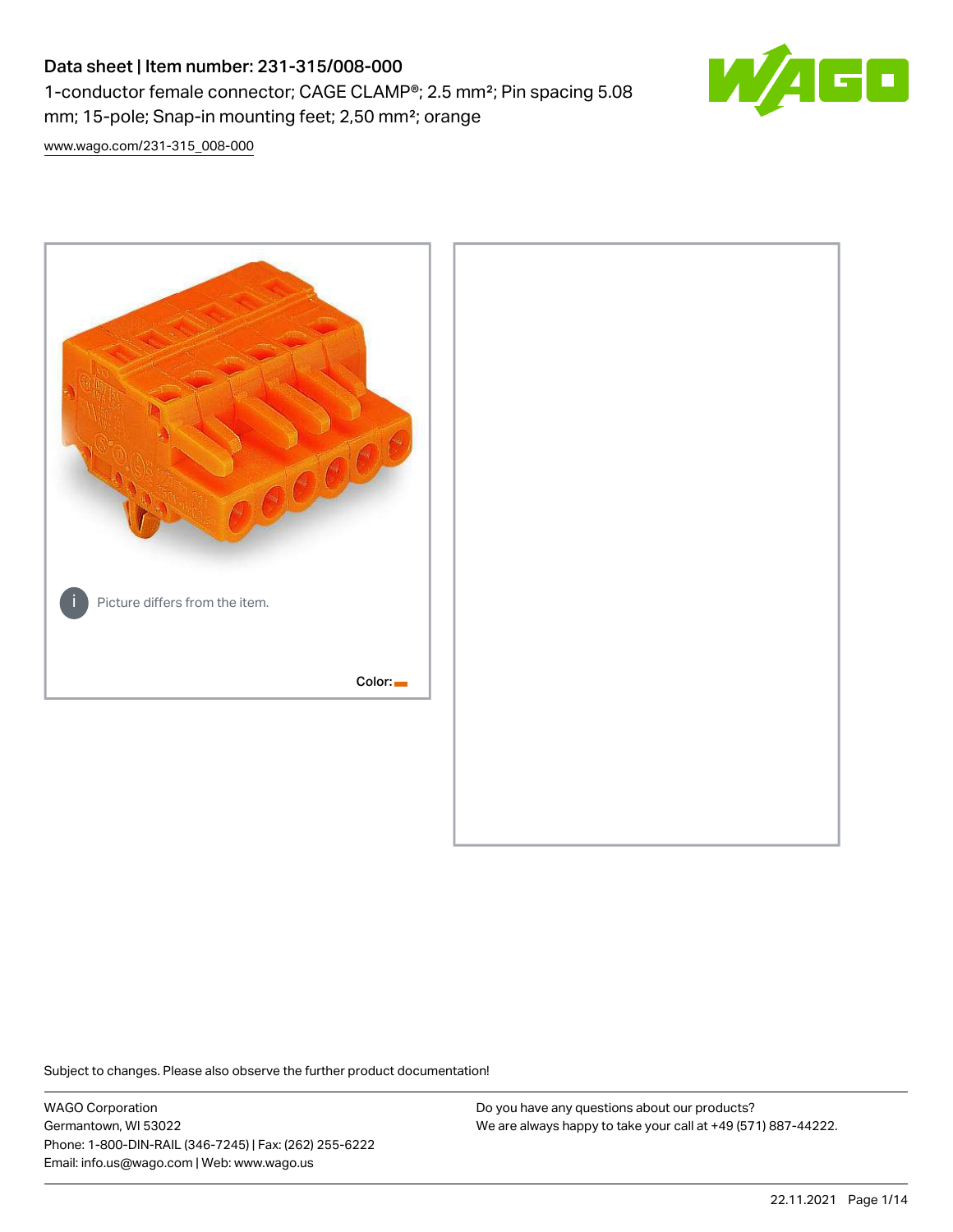

Dimensions in mm

 $L =$  (pole no. x pin spacing) + 1.5 mm

2- to 3-pole female connectors – one latch only

#### Item description

- **Universal connection for all conductor types**
- Easy cable pre-assembly and on-unit wiring via vertical and horizontal CAGE CLAMP<sup>®</sup> actuation  $\blacksquare$
- $\blacksquare$ Integrated test ports
- $\blacksquare$ With coding fingers

Subject to changes. Please also observe the further product documentation! Data

WAGO Corporation Germantown, WI 53022 Phone: 1-800-DIN-RAIL (346-7245) | Fax: (262) 255-6222 Email: info.us@wago.com | Web: www.wago.us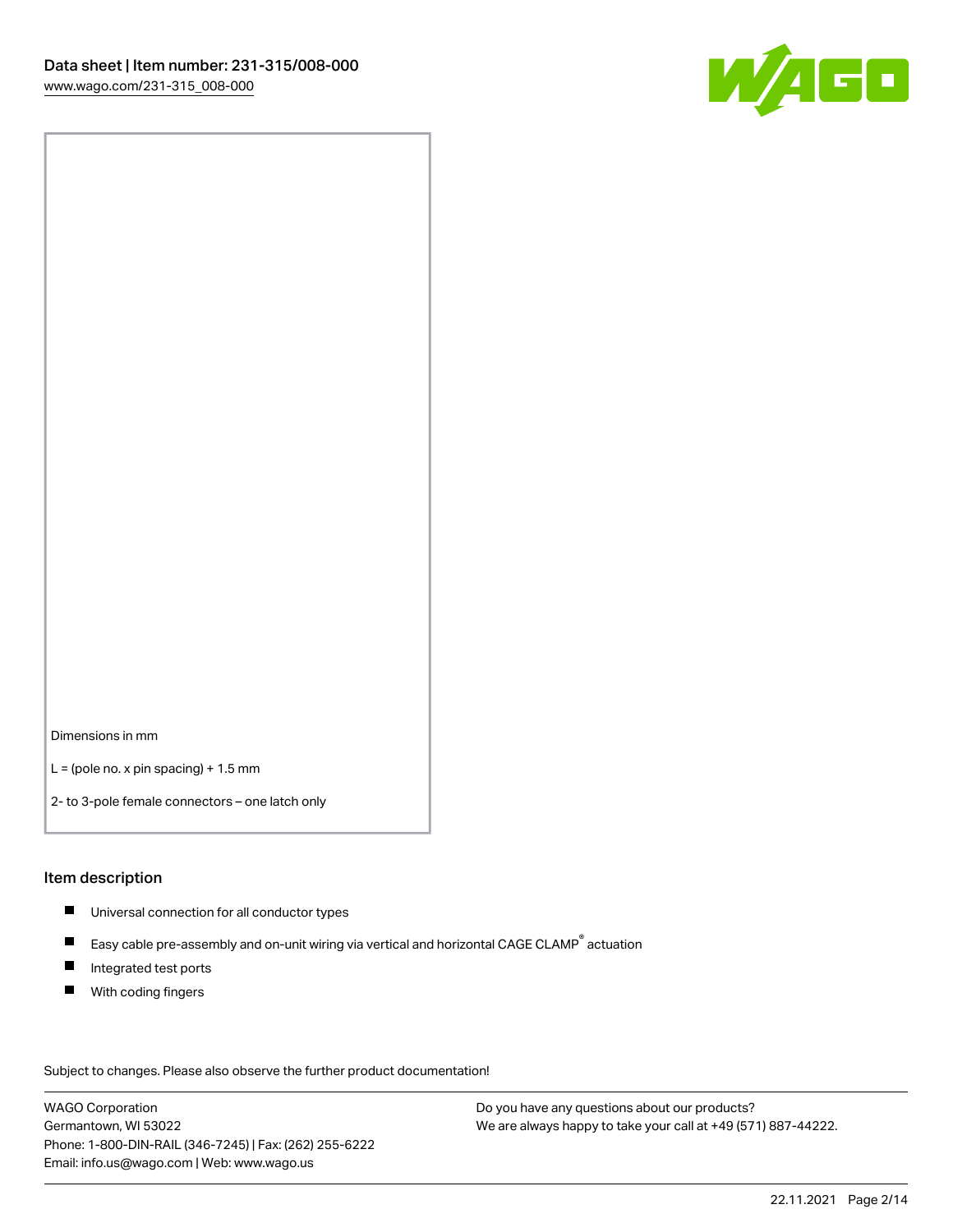

# Data Notes

| Safety information 1 | The MCS-MULTI CONNECTION SYSTEM includes connectors<br>without breaking capacity in accordance with DIN EN 61984. When<br>used as intended, these connectors must not be connected<br>/disconnected when live or under load. The circuit design should<br>ensure header pins, which can be touched, are not live when<br>unmated. |
|----------------------|-----------------------------------------------------------------------------------------------------------------------------------------------------------------------------------------------------------------------------------------------------------------------------------------------------------------------------------|
| Variants:            | Gold-plated or partially gold-plated contact surfaces<br>Other versions (or variants) can be requested from WAGO Sales or<br>configured at https://configurator.wago.com/                                                                                                                                                         |

### Electrical data

# IEC Approvals

| Ratings per                 | IEC/EN 60664-1                                                        |
|-----------------------------|-----------------------------------------------------------------------|
| Rated voltage (III / 3)     | 320 V                                                                 |
| Rated surge voltage (III/3) | 4 <sub>k</sub> V                                                      |
| Rated voltage (III/2)       | 320 V                                                                 |
| Rated surge voltage (III/2) | 4 <sub>k</sub> V                                                      |
| Nominal voltage (II/2)      | 630 V                                                                 |
| Rated surge voltage (II/2)  | 4 <sub>k</sub> V                                                      |
| Rated current               | 16 A                                                                  |
| Legend (ratings)            | $(III / 2)$ $\triangle$ Overvoltage category III / Pollution degree 2 |

# UL Approvals

| Approvals per                  | UL 1059 |
|--------------------------------|---------|
| Rated voltage UL (Use Group B) | 300 V   |
| Rated current UL (Use Group B) | 15 A    |
| Rated voltage UL (Use Group D) | 300 V   |
| Rated current UL (Use Group D) | 10 A    |

# Ratings per UL

| Rated voltage UL 1977 | 600 V         |
|-----------------------|---------------|
| Rated current UL 1977 | $\sim$ $\sim$ |

# CSA Approvals

Approvals per CSA

Subject to changes. Please also observe the further product documentation!

| <b>WAGO Corporation</b>                                | Do you have any questions about our products?                 |
|--------------------------------------------------------|---------------------------------------------------------------|
| Germantown, WI 53022                                   | We are always happy to take your call at +49 (571) 887-44222. |
| Phone: 1-800-DIN-RAIL (346-7245)   Fax: (262) 255-6222 |                                                               |
| Email: info.us@wago.com   Web: www.wago.us             |                                                               |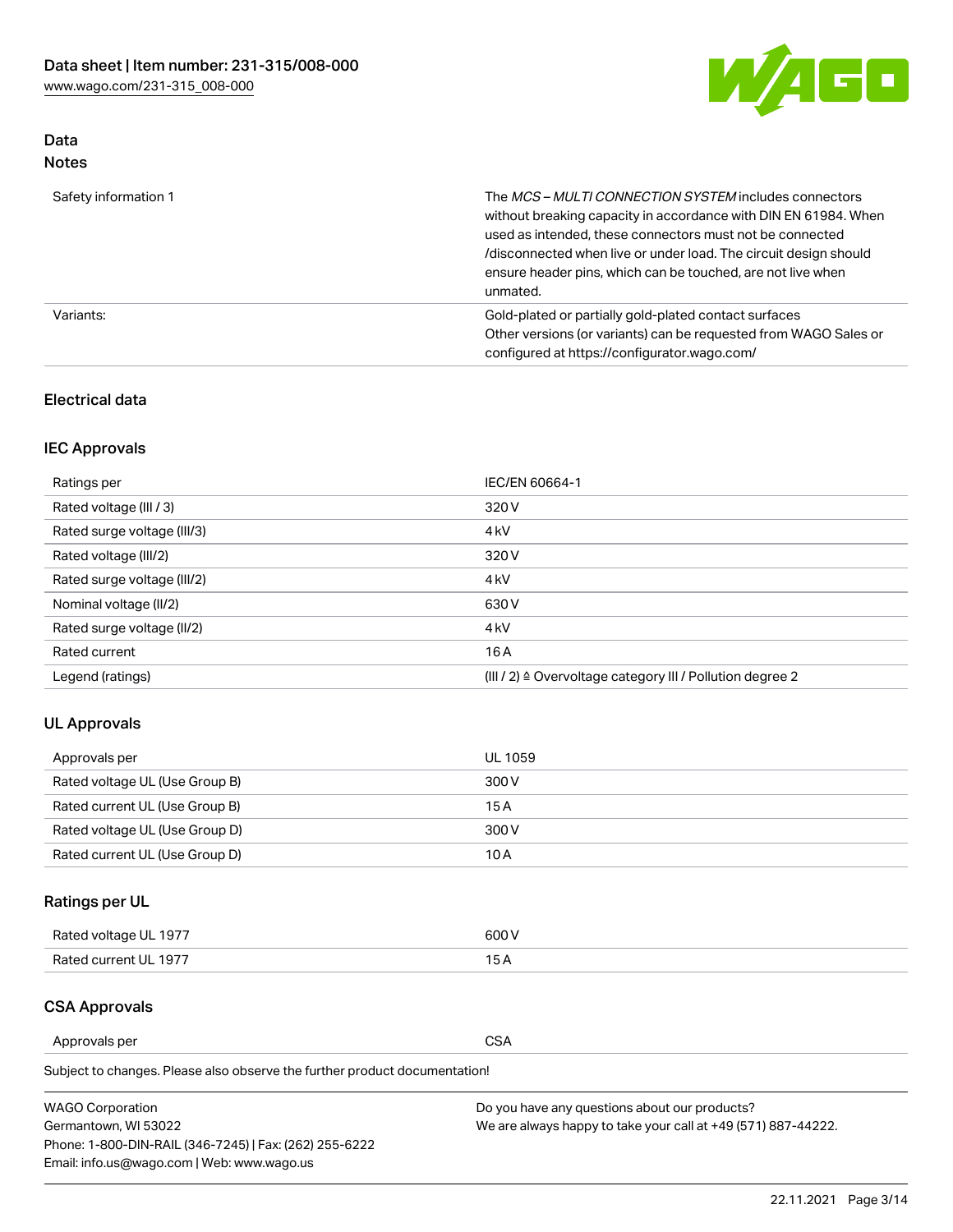[www.wago.com/231-315\\_008-000](http://www.wago.com/231-315_008-000)



| Rated voltage CSA (Use Group B) | 300 V |
|---------------------------------|-------|
| Rated current CSA (Use Group B) | 15 A  |
| Rated voltage CSA (Use Group D) | 300 V |
| Rated current CSA (Use Group D) | 10 A  |

# Connection data

| Total number of connection points | 15 |
|-----------------------------------|----|
| Total number of potentials        | 15 |
| Number of connection types        |    |
| Number of levels                  |    |

### Connection 1

| Connection technology                             | CAGE CLAMP®                             |
|---------------------------------------------------|-----------------------------------------|
| Actuation type                                    | Operating tool                          |
| Solid conductor                                   | $0.08$ 2.5 mm <sup>2</sup> / 28  12 AWG |
| Fine-stranded conductor                           | $0.082.5$ mm <sup>2</sup> / 28  12 AWG  |
| Fine-stranded conductor; with insulated ferrule   | $0.251.5$ mm <sup>2</sup>               |
| Fine-stranded conductor; with uninsulated ferrule | $0.252.5$ mm <sup>2</sup>               |
| Strip length                                      | $89$ mm / 0.31  0.35 inch               |
| Number of poles                                   | 15                                      |
| Conductor entry direction to mating direction     | 0°                                      |
|                                                   |                                         |

# Physical data

| Pin spacing             | 5.08 mm / 0.2 inch    |
|-------------------------|-----------------------|
| Width                   | 77.7 mm / 3.059 inch  |
| Height                  | 18.8 mm / 0.74 inch   |
| Height from the surface | 14.3 mm / 0.563 inch  |
| Depth                   | 26.45 mm / 1.041 inch |

### Mechanical data

| Housing sheet thickness | $0.61.2$ mm / 0.024  0.047 inch |
|-------------------------|---------------------------------|
| Mounting type           | Snap-in foot                    |
| Mounting type           | Panel mounting                  |

## Plug-in connection

Contact type (pluggable connector) example a set of the Female connector/socket

Subject to changes. Please also observe the further product documentation!

| WAGO Corporation                                       |  |
|--------------------------------------------------------|--|
| Germantown. WI 53022                                   |  |
| Phone: 1-800-DIN-RAIL (346-7245)   Fax: (262) 255-6222 |  |
| Email: info.us@wago.com   Web: www.wago.us             |  |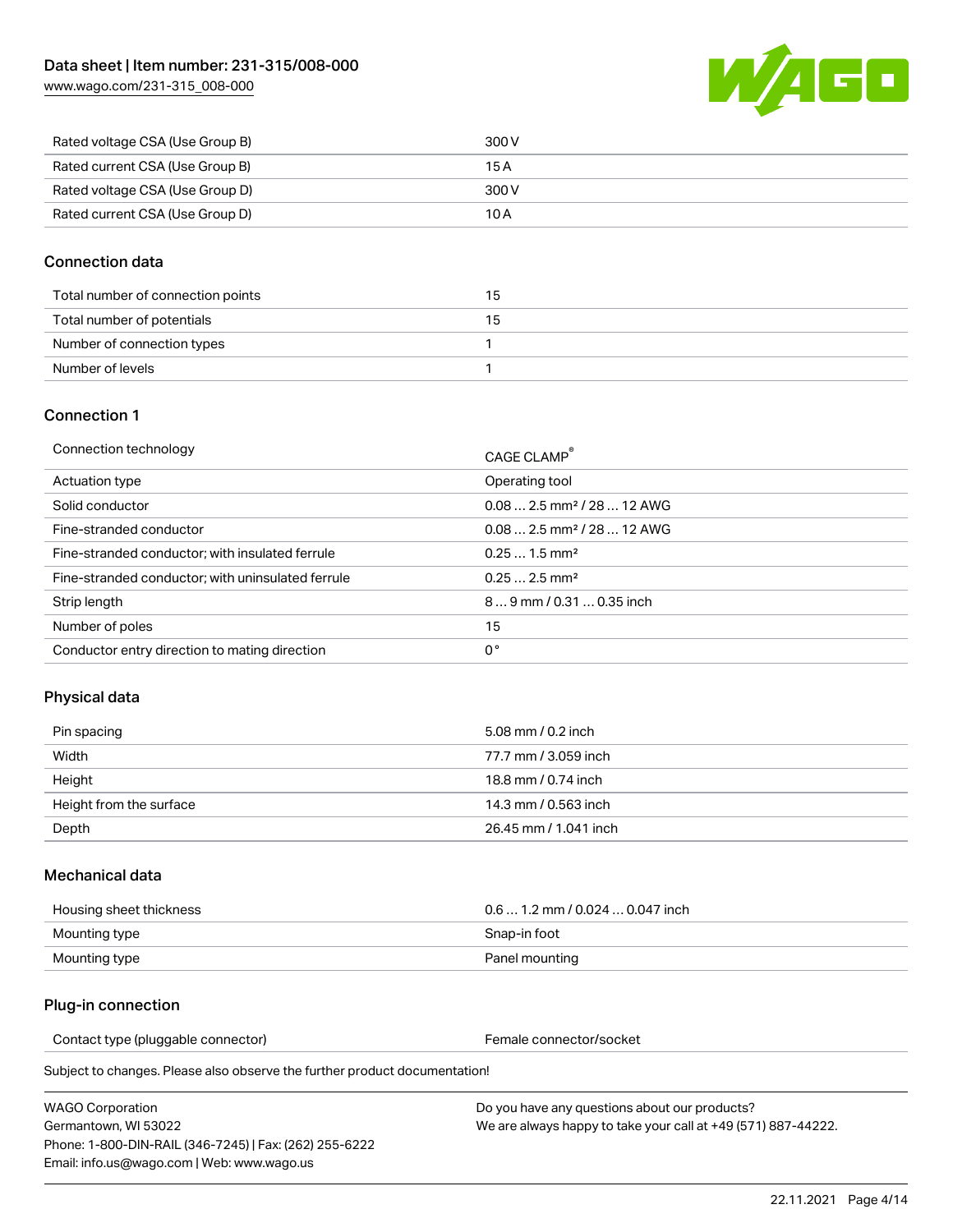[www.wago.com/231-315\\_008-000](http://www.wago.com/231-315_008-000)



| Connector (connection type)   | for conductor |
|-------------------------------|---------------|
| Mismating protection          | No            |
| Locking of plug-in connection | Without       |

### Material data

| Color                       | orange                            |
|-----------------------------|-----------------------------------|
| Material group              |                                   |
| Insulation material         | Polyamide (PA66)                  |
| Flammability class per UL94 | V0                                |
| Clamping spring material    | Chrome nickel spring steel (CrNi) |
| Contact material            | Copper alloy                      |
| Contact plating             | tin-plated                        |
| Fire load                   | 0.398 MJ                          |
| Weight                      | 27.5g                             |
|                             |                                   |

### Environmental requirements

| Limit temperature range | ⊥+85 °C<br>co<br>-ou |  |
|-------------------------|----------------------|--|
|-------------------------|----------------------|--|

### Commercial data

| Product Group         | 3 (Multi Conn. System) |
|-----------------------|------------------------|
| PU (SPU)              | 25 Stück               |
| Packaging type        | box                    |
| Country of origin     | <b>DE</b>              |
| <b>GTIN</b>           | 4044918349031          |
| Customs tariff number | 8536694040             |

### Approvals / Certificates

#### Country specific Approvals

| Logo | Approval                                                                   | <b>Additional Approval Text</b> | Certificate<br>name |
|------|----------------------------------------------------------------------------|---------------------------------|---------------------|
|      | <b>CB</b><br><b>DEKRA Certification B.V.</b>                               | IEC 61984                       | NL-39756            |
|      | <b>CSA</b><br>DEKRA Certification B.V.                                     | C <sub>22.2</sub>               | 1466354             |
|      | <b>KEMA/KEUR</b><br>DEKRA Certification B.V.                               | EN 61984                        | 2190761.01          |
|      | Subject to changes. Please also observe the further product documentation! |                                 |                     |

WAGO Corporation Germantown, WI 53022 Phone: 1-800-DIN-RAIL (346-7245) | Fax: (262) 255-6222 Email: info.us@wago.com | Web: www.wago.us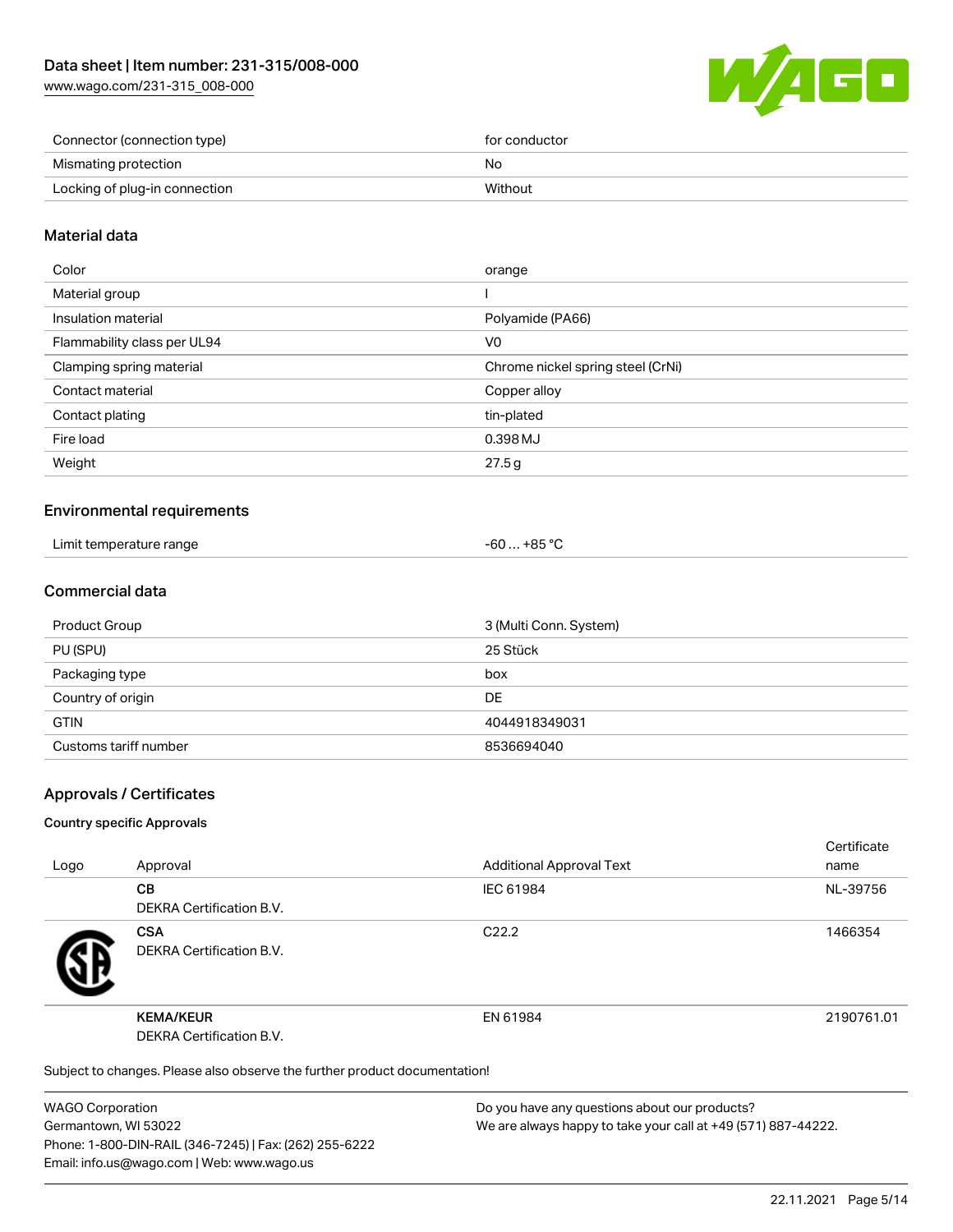



#### Ship Approvals

| Logo                         | Approval                                  | <b>Additional Approval Text</b> | Certificate<br>name               |
|------------------------------|-------------------------------------------|---------------------------------|-----------------------------------|
| ABS<br><b>SERVICE AND IN</b> | <b>ABS</b><br>American Bureau of Shipping | $\overline{\phantom{0}}$        | $19-$<br>HG1869876-<br><b>PDA</b> |

#### UL-Approvals

|                            |                                             |                                 | Certificate |
|----------------------------|---------------------------------------------|---------------------------------|-------------|
| Logo                       | Approval                                    | <b>Additional Approval Text</b> | name        |
| $\boldsymbol{\mathcal{A}}$ | UL<br>UL International Germany GmbH         | <b>UL 1977</b>                  | E45171      |
|                            | <b>UR</b><br>Underwriters Laboratories Inc. | <b>UL 1059</b>                  | E45172      |

#### **Counterpart**

| ATAMA | ltem no.231-645<br>Male connector; 15-pole; Pin spacing 5.08 mm; orange | www.wago.com/231-645 |
|-------|-------------------------------------------------------------------------|----------------------|
|       |                                                                         |                      |

#### Optional accessories

#### Mounting

|  | Mounting accessories |
|--|----------------------|
|  |                      |

|  | $\sum$ = $\frac{1}{2}$ = 1 ltem no.: 209-137<br>Mounting adapter; can be used as end stop; 6.5 mm wide; gray | www.wago.com/209-137 |
|--|--------------------------------------------------------------------------------------------------------------|----------------------|
|--|--------------------------------------------------------------------------------------------------------------|----------------------|

Testing accessories

Testing accessories



Item no.: 210-136 nem no.: 210-130<br>Test plug; 2 mm Ø; with 500 mm cable [www.wago.com/210-136](http://www.wago.com/210-136)

Subject to changes. Please also observe the further product documentation!

WAGO Corporation Germantown, WI 53022 Phone: 1-800-DIN-RAIL (346-7245) | Fax: (262) 255-6222 Email: info.us@wago.com | Web: www.wago.us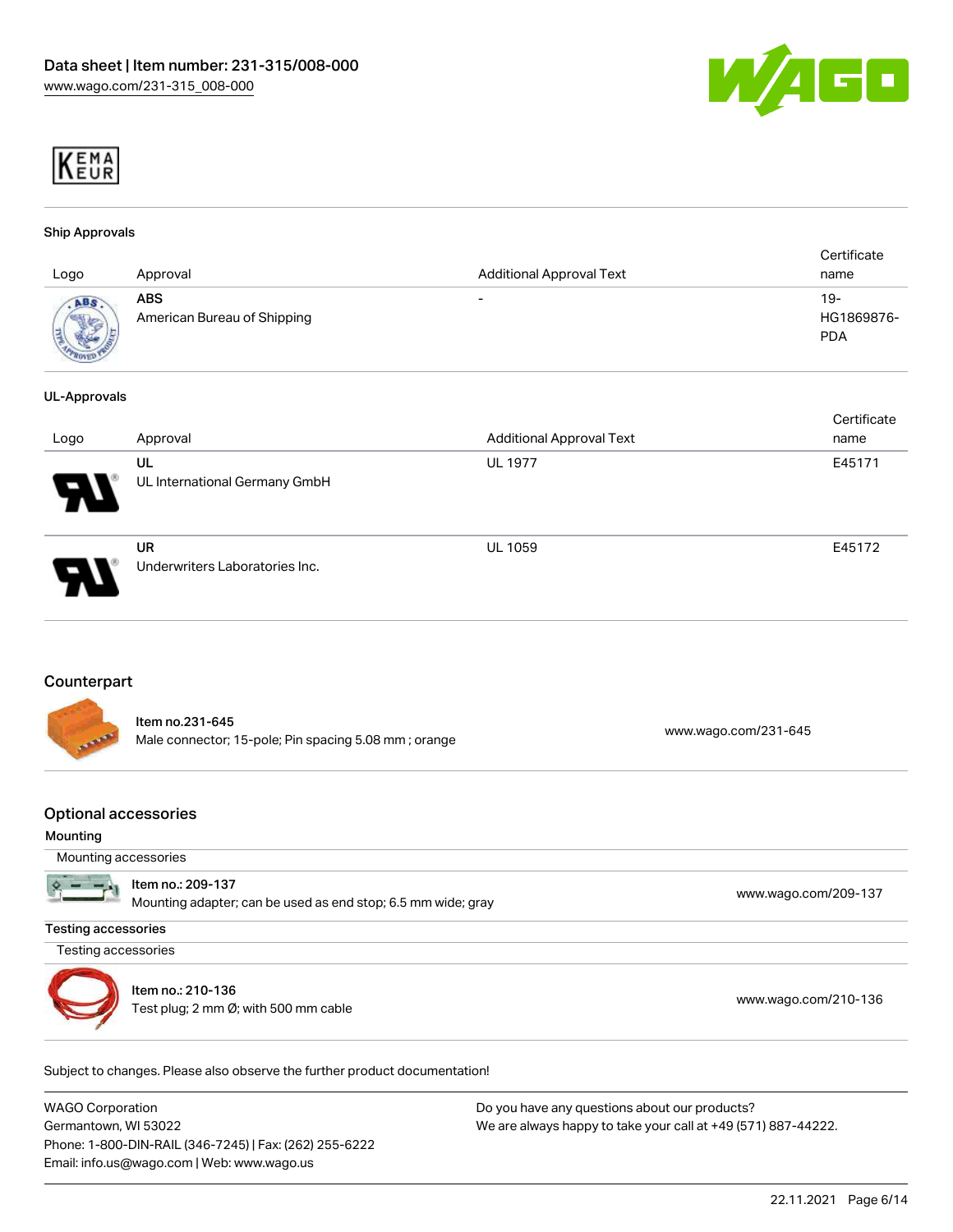[www.wago.com/231-315\\_008-000](http://www.wago.com/231-315_008-000)



Item no.: 231-661

Test plugs for female connectors; for 5 mm and 5.08 mm pin spacing; 2,50 mm²; light gray

[www.wago.com/231-661](http://www.wago.com/231-661)

| Marking accessories |                                                                                                                                                                                                 |                                  |
|---------------------|-------------------------------------------------------------------------------------------------------------------------------------------------------------------------------------------------|----------------------------------|
| Marking strip       |                                                                                                                                                                                                 |                                  |
|                     | Item no.: 210-331/508-103<br>Marking strips; as a DIN A4 sheet; MARKED; 1-12 (200x); Height of marker strip: 2.3 mm/0.091 in; Strip<br>length 182 mm; Horizontal marking; Self-adhesive; white  | www.wago.com/210-331<br>/508-103 |
|                     | Item no.: 210-331/508-104<br>Marking strips; as a DIN A4 sheet; MARKED; 13-24 (200x); Height of marker strip: 2.3 mm/0.091 in; Strip<br>length 182 mm; Horizontal marking; Self-adhesive; white | www.wago.com/210-331<br>/508-104 |
|                     | Item no.: 210-332/508-202<br>Marking strips; as a DIN A4 sheet; MARKED; 1-16 (160x); Height of marker strip: 3 mm; Strip length 182<br>mm; Horizontal marking; Self-adhesive; white             | www.wago.com/210-332<br>/508-202 |
|                     | Item no.: 210-332/508-204<br>Marking strips; as a DIN A4 sheet; MARKED; 17-32 (160x); Height of marker strip: 3 mm; Strip length<br>182 mm; Horizontal marking; Self-adhesive; white            | www.wago.com/210-332<br>/508-204 |
|                     | Item no.: 210-332/508-206<br>Marking strips; as a DIN A4 sheet; MARKED; 33-48 (160x); Height of marker strip: 3 mm; Strip length<br>182 mm; Horizontal marking; Self-adhesive; white            | www.wago.com/210-332<br>/508-206 |
|                     | Item no.: 210-332/508-205<br>Marking strips; as a DIN A4 sheet; MARKED; 1-32 (80x); Height of marker strip: 3 mm; Strip length 182<br>mm; Horizontal marking; Self-adhesive; white              | www.wago.com/210-332<br>/508-205 |
| <b>Ferrules</b>     |                                                                                                                                                                                                 |                                  |
| Ferrule             |                                                                                                                                                                                                 |                                  |
|                     | Item no.: 216-101<br>Ferrule; Sleeve for 0.5 mm <sup>2</sup> / AWG 22; uninsulated; electro-tin plated; silver-colored                                                                          | www.wago.com/216-101             |
| Ť                   | Item no.: 216-104<br>Ferrule; Sleeve for 1.5 mm <sup>2</sup> / AWG 16; uninsulated; electro-tin plated; silver-colored                                                                          | www.wago.com/216-104             |
|                     | Item no.: 216-106<br>Ferrule; Sleeve for 2.5 mm <sup>2</sup> / AWG 14; uninsulated; electro-tin plated; silver-colored                                                                          | www.wago.com/216-106             |
| ł                   | Item no.: 216-102<br>Ferrule; Sleeve for 0.75 mm <sup>2</sup> / AWG 20; uninsulated; electro-tin plated; silver-colored                                                                         | www.wago.com/216-102             |
|                     | Item no.: 216-103<br>Ferrule; Sleeve for 1 mm <sup>2</sup> / AWG 18; uninsulated; electro-tin plated                                                                                            | www.wago.com/216-103             |
|                     | Item no.: 216-123<br>Ferrule; Sleeve for 1 mm <sup>2</sup> / AWG 18; uninsulated; electro-tin plated; silver-colored                                                                            | www.wago.com/216-123             |
|                     | Item no.: 216-122<br>Ferrule; Sleeve for 0.75 mm <sup>2</sup> / AWG 20; uninsulated; electro-tin plated; silver-colored                                                                         | www.wago.com/216-122             |
|                     |                                                                                                                                                                                                 |                                  |

 $\mathbb{I}$ 

Subject to changes. Please also observe the further product documentation!

WAGO Corporation Germantown, WI 53022 Phone: 1-800-DIN-RAIL (346-7245) | Fax: (262) 255-6222 Email: info.us@wago.com | Web: www.wago.us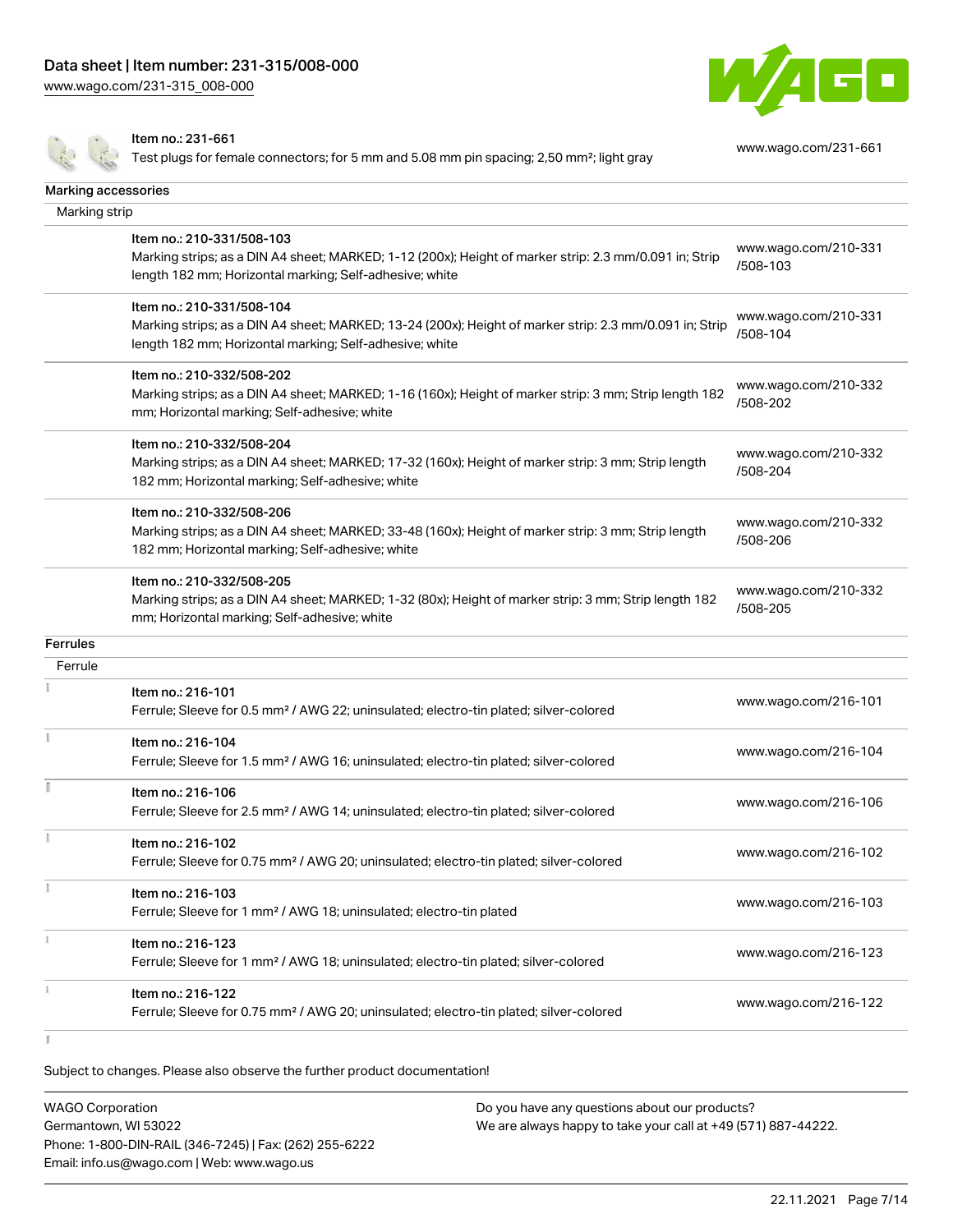# Data sheet | Item number: 231-315/008-000

[www.wago.com/231-315\\_008-000](http://www.wago.com/231-315_008-000)



| Item no.: 216-124<br>Ferrule; Sleeve for 1.5 mm <sup>2</sup> / AWG 16; uninsulated; electro-tin plated                                                                                            | www.wago.com/216-124 |
|---------------------------------------------------------------------------------------------------------------------------------------------------------------------------------------------------|----------------------|
| Item no.: 216-142<br>Ferrule; Sleeve for 0.75 mm <sup>2</sup> / 18 AWG; uninsulated; electro-tin plated; electrolytic copper; gastight<br>crimped; acc. to DIN 46228, Part 1/08.92                | www.wago.com/216-142 |
| Item no.: 216-132<br>Ferrule; Sleeve for 0.34 mm <sup>2</sup> / AWG 24; uninsulated; electro-tin plated                                                                                           | www.wago.com/216-132 |
| Item no.: 216-121<br>Ferrule; Sleeve for 0.5 mm <sup>2</sup> / AWG 22; uninsulated; electro-tin plated; silver-colored                                                                            | www.wago.com/216-121 |
| Item no.: 216-143<br>Ferrule; Sleeve for 1 mm <sup>2</sup> / AWG 18; uninsulated; electro-tin plated; electrolytic copper; gastight<br>crimped; acc. to DIN 46228, Part 1/08.92                   | www.wago.com/216-143 |
| Item no.: 216-131<br>Ferrule; Sleeve for 0.25 mm <sup>2</sup> / AWG 24; uninsulated; electro-tin plated; silver-colored                                                                           | www.wago.com/216-131 |
| Item no.: 216-141<br>Ferrule; Sleeve for 0.5 mm <sup>2</sup> / 20 AWG; uninsulated; electro-tin plated; electrolytic copper; gastight<br>crimped; acc. to DIN 46228, Part 1/08.92                 | www.wago.com/216-141 |
| Item no.: 216-152<br>Ferrule; Sleeve for 0.34 mm <sup>2</sup> / AWG 24; uninsulated; electro-tin plated                                                                                           | www.wago.com/216-152 |
| Item no.: 216-203<br>Ferrule; Sleeve for 1 mm <sup>2</sup> / AWG 18; insulated; electro-tin plated; red                                                                                           | www.wago.com/216-203 |
| Item no.: 216-202<br>Ferrule; Sleeve for 0.75 mm <sup>2</sup> / 18 AWG; insulated; electro-tin plated; gray                                                                                       | www.wago.com/216-202 |
| Item no.: 216-151<br>Ferrule; Sleeve for 0.25 mm <sup>2</sup> / AWG 24; uninsulated; electro-tin plated                                                                                           | www.wago.com/216-151 |
| Item no.: 216-204<br>Ferrule; Sleeve for 1.5 mm <sup>2</sup> / AWG 16; insulated; electro-tin plated; black                                                                                       | www.wago.com/216-204 |
| Item no.: 216-144<br>Ferrule; Sleeve for 1.5 mm <sup>2</sup> / AWG 16; uninsulated; electro-tin plated; electrolytic copper; gastight<br>crimped; acc. to DIN 46228, Part 1/08.92; silver-colored | www.wago.com/216-144 |
| Item no.: 216-201<br>Ferrule; Sleeve for 0.5 mm <sup>2</sup> / 20 AWG; insulated; electro-tin plated; white                                                                                       | www.wago.com/216-201 |
| Item no.: 216-223<br>Ferrule; Sleeve for 1 mm <sup>2</sup> / AWG 18; insulated; electro-tin plated; red                                                                                           | www.wago.com/216-223 |
| Item no.: 216-241<br>Ferrule; Sleeve for 0.5 mm <sup>2</sup> / 20 AWG; insulated; electro-tin plated; electrolytic copper; gastight<br>crimped; acc. to DIN 46228, Part 4/09.90; white            | www.wago.com/216-241 |
| Item no.: 216-242<br>Ferrule; Sleeve for 0.75 mm <sup>2</sup> / 18 AWG; insulated; electro-tin plated; electrolytic copper; gastight<br>crimped; acc. to DIN 46228, Part 4/09.90; gray            | www.wago.com/216-242 |
| Item no.: 216-222                                                                                                                                                                                 |                      |

Subject to changes. Please also observe the further product documentation!

WAGO Corporation Germantown, WI 53022 Phone: 1-800-DIN-RAIL (346-7245) | Fax: (262) 255-6222 Email: info.us@wago.com | Web: www.wago.us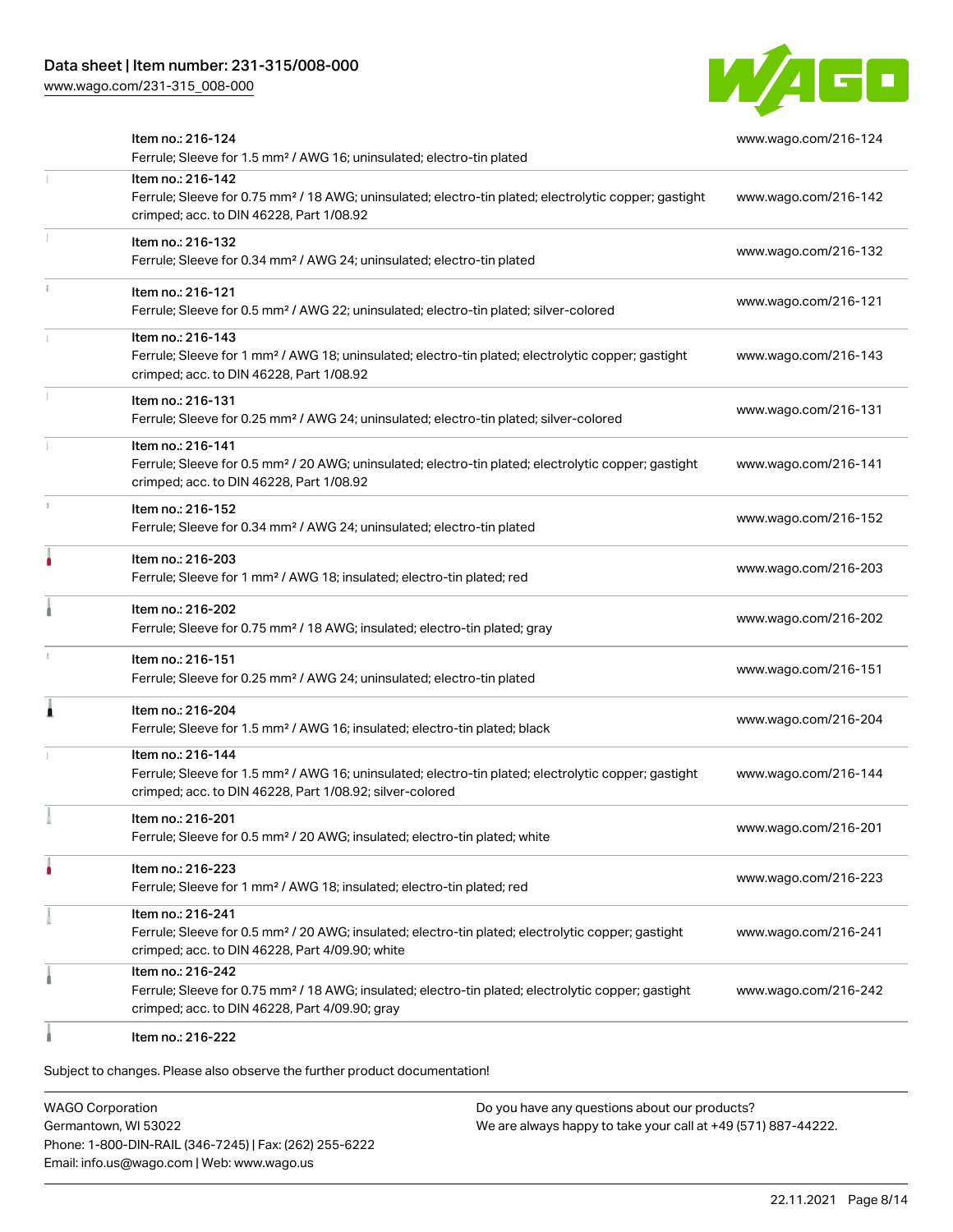Email: info.us@wago.com | Web: www.wago.us



Ferrule; Sleeve for 0.75 mm² / 18 AWG; insulated; electro-tin plated; gray [www.wago.com/216-222](http://www.wago.com/216-222)

|                                                 | Item no.: 216-221<br>Ferrule; Sleeve for 0.5 mm <sup>2</sup> / 20 AWG; insulated; electro-tin plated; white                                                                                             |                                                                                                                | www.wago.com/216-221 |
|-------------------------------------------------|---------------------------------------------------------------------------------------------------------------------------------------------------------------------------------------------------------|----------------------------------------------------------------------------------------------------------------|----------------------|
|                                                 | Item no.: 216-224<br>Ferrule; Sleeve for 1.5 mm <sup>2</sup> / AWG 16; insulated; electro-tin plated; black                                                                                             |                                                                                                                | www.wago.com/216-224 |
|                                                 | Item no.: 216-243<br>Ferrule; Sleeve for 1 mm <sup>2</sup> / AWG 18; insulated; electro-tin plated; electrolytic copper; gastight crimped; www.wago.com/216-243<br>acc. to DIN 46228, Part 4/09.90; red |                                                                                                                |                      |
|                                                 | Item no.: 216-244<br>Ferrule; Sleeve for 1.5 mm <sup>2</sup> / AWG 16; insulated; electro-tin plated; electrolytic copper; gastight<br>crimped; acc. to DIN 46228, Part 4/09.90; black                  |                                                                                                                | www.wago.com/216-244 |
|                                                 | Item no.: 216-263<br>Ferrule; Sleeve for 1 mm <sup>2</sup> / AWG 18; insulated; electro-tin plated; electrolytic copper; gastight crimped; www.wago.com/216-263<br>acc. to DIN 46228, Part 4/09.90; red |                                                                                                                |                      |
|                                                 | Item no.: 216-264<br>Ferrule; Sleeve for 1.5 mm <sup>2</sup> / AWG 16; insulated; electro-tin plated; electrolytic copper; gastight<br>crimped; acc. to DIN 46228, Part 4/09.90; black                  |                                                                                                                | www.wago.com/216-264 |
|                                                 | Item no.: 216-284<br>Ferrule; Sleeve for 1.5 mm <sup>2</sup> / AWG 16; insulated; electro-tin plated; electrolytic copper; gastight<br>crimped; acc. to DIN 46228, Part 4/09.90; black                  |                                                                                                                | www.wago.com/216-284 |
|                                                 | Item no.: 216-262<br>Ferrule; Sleeve for 0.75 mm <sup>2</sup> / 18 AWG; insulated; electro-tin plated; electrolytic copper; gastight<br>crimped; acc. to DIN 46228, Part 4/09.90; gray                  |                                                                                                                | www.wago.com/216-262 |
|                                                 | Item no.: 216-301<br>Ferrule; Sleeve for 0.25 mm <sup>2</sup> / AWG 24; insulated; electro-tin plated; yellow                                                                                           |                                                                                                                | www.wago.com/216-301 |
|                                                 | Item no.: 216-321<br>Ferrule; Sleeve for 0.25 mm <sup>2</sup> / AWG 24; insulated; electro-tin plated; yellow                                                                                           |                                                                                                                | www.wago.com/216-321 |
|                                                 | Item no.: 216-322<br>Ferrule; Sleeve for 0.34 mm <sup>2</sup> / 22 AWG; insulated; electro-tin plated; green                                                                                            |                                                                                                                | www.wago.com/216-322 |
|                                                 | Item no.: 216-302<br>Ferrule; Sleeve for 0.34 mm <sup>2</sup> / 22 AWG; insulated; electro-tin plated; light turquoise                                                                                  |                                                                                                                | www.wago.com/216-302 |
| Cover                                           |                                                                                                                                                                                                         |                                                                                                                |                      |
| Cover                                           |                                                                                                                                                                                                         |                                                                                                                |                      |
|                                                 | Item no.: 231-669<br>Lockout caps; for covering unused clamping units; orange                                                                                                                           |                                                                                                                | www.wago.com/231-669 |
| <b>Tools</b>                                    |                                                                                                                                                                                                         |                                                                                                                |                      |
| Operating tool                                  |                                                                                                                                                                                                         |                                                                                                                |                      |
|                                                 | Item no.: 209-130                                                                                                                                                                                       |                                                                                                                |                      |
|                                                 | Operating tool; suitable for 264, 280 and 281 Series; 1-way; of insulating material; white                                                                                                              |                                                                                                                | www.wago.com/209-130 |
|                                                 | Item no.: 209-132<br>Operating tool; for connecting comb-style jumper bar; 2-way; of insulating material                                                                                                |                                                                                                                | www.wago.com/209-132 |
|                                                 | Subject to changes. Please also observe the further product documentation!                                                                                                                              |                                                                                                                |                      |
| <b>WAGO Corporation</b><br>Germantown, WI 53022 | Phone: 1-800-DIN-RAIL (346-7245)   Fax: (262) 255-6222                                                                                                                                                  | Do you have any questions about our products?<br>We are always happy to take your call at +49 (571) 887-44222. |                      |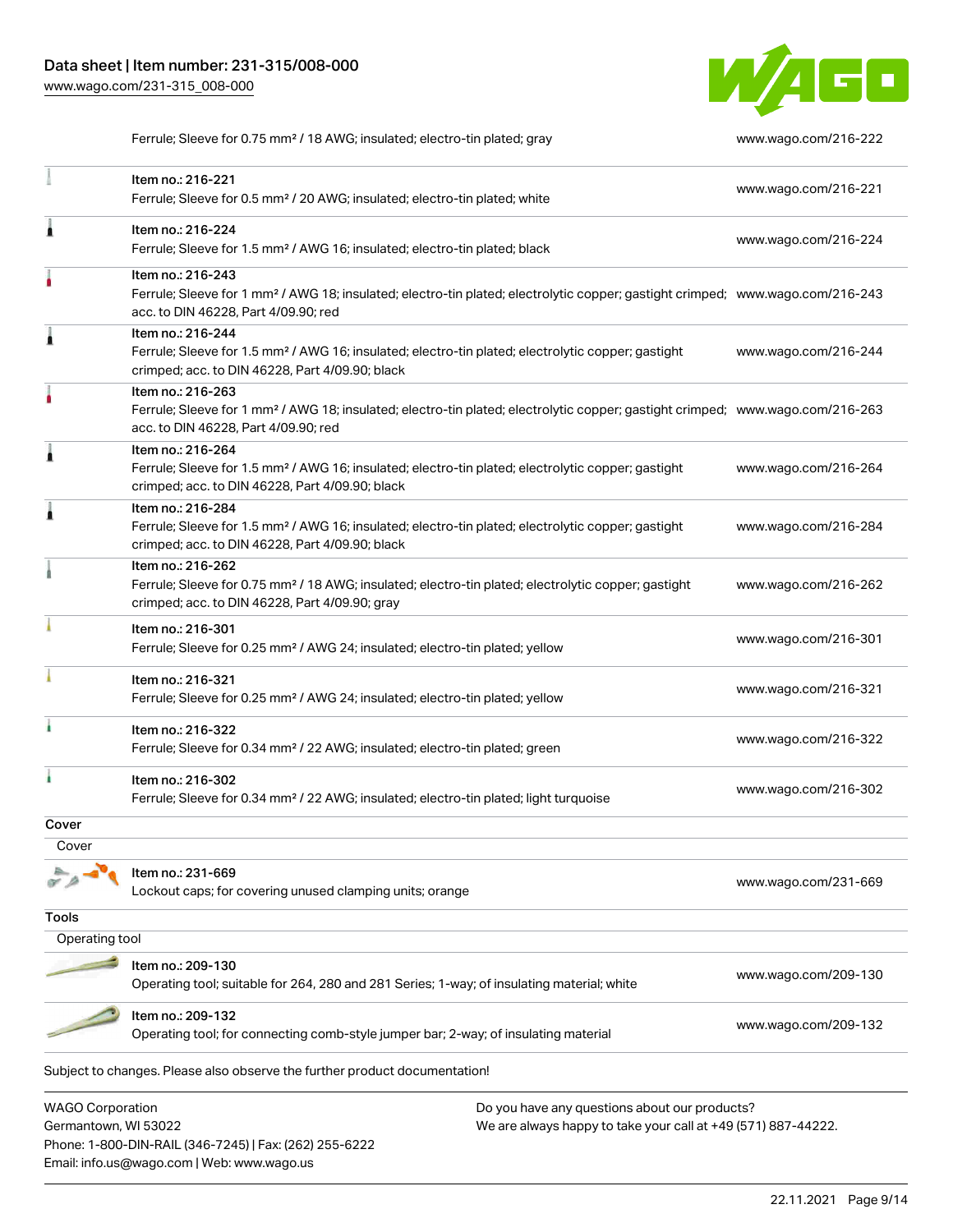# Data sheet | Item number: 231-315/008-000

[www.wago.com/231-315\\_008-000](http://www.wago.com/231-315_008-000)

ù.



|                   | Item no.: 231-159                                                          |                      |
|-------------------|----------------------------------------------------------------------------|----------------------|
|                   | Operating tool; natural                                                    | www.wago.com/231-159 |
|                   | Item no.: 231-231                                                          |                      |
|                   | Combination operating tool; red                                            | www.wago.com/231-231 |
|                   | Item no.: 231-131                                                          |                      |
|                   | Operating tool; made of insulating material; 1-way; loose; white           | www.wago.com/231-131 |
|                   | Item no.: 231-291                                                          |                      |
|                   | Operating tool; made of insulating material; 1-way; loose; red             | www.wago.com/231-291 |
|                   | Item no.: 280-432                                                          | www.wago.com/280-432 |
|                   | Operating tool; made of insulating material; 2-way; white                  |                      |
|                   | Item no.: 280-434                                                          | www.wago.com/280-434 |
|                   | Operating tool; made of insulating material; 4-way                         |                      |
|                   | Item no.: 280-437                                                          | www.wago.com/280-437 |
|                   | Operating tool; made of insulating material; 7-way                         |                      |
|                   | Item no.: 280-440                                                          | www.wago.com/280-440 |
|                   | Operating tool; made of insulating material; 10-way                        |                      |
|                   | Item no.: 280-435                                                          |                      |
|                   | Operating tool; made of insulating material; 5-way; gray                   | www.wago.com/280-435 |
|                   | Item no.: 280-436                                                          |                      |
|                   | Operating tool; made of insulating material; 6-way                         | www.wago.com/280-436 |
|                   | Item no.: 280-438                                                          |                      |
|                   | Operating tool; made of insulating material; 8-way                         | www.wago.com/280-438 |
|                   | Item no.: 280-433                                                          |                      |
|                   | Operating tool; made of insulating material; 3-way                         | www.wago.com/280-433 |
| Insulations stops |                                                                            |                      |
| Insulation stop   |                                                                            |                      |
|                   |                                                                            |                      |
|                   | Item no.: 231-672<br>Insulation stop; 0.75 - 1 mm <sup>2</sup> ; dark gray | www.wago.com/231-672 |
|                   |                                                                            |                      |
|                   |                                                                            |                      |

Item no.: 231-670 Insulation stop; 0.08-0.2 mm² / 0.2 mm² "s"; white [www.wago.com/231-670](http://www.wago.com/231-670) www.wago.com/231-670 LEEEE

Subject to changes. Please also observe the further product documentation!

WAGO Corporation Germantown, WI 53022 Phone: 1-800-DIN-RAIL (346-7245) | Fax: (262) 255-6222 Email: info.us@wago.com | Web: www.wago.us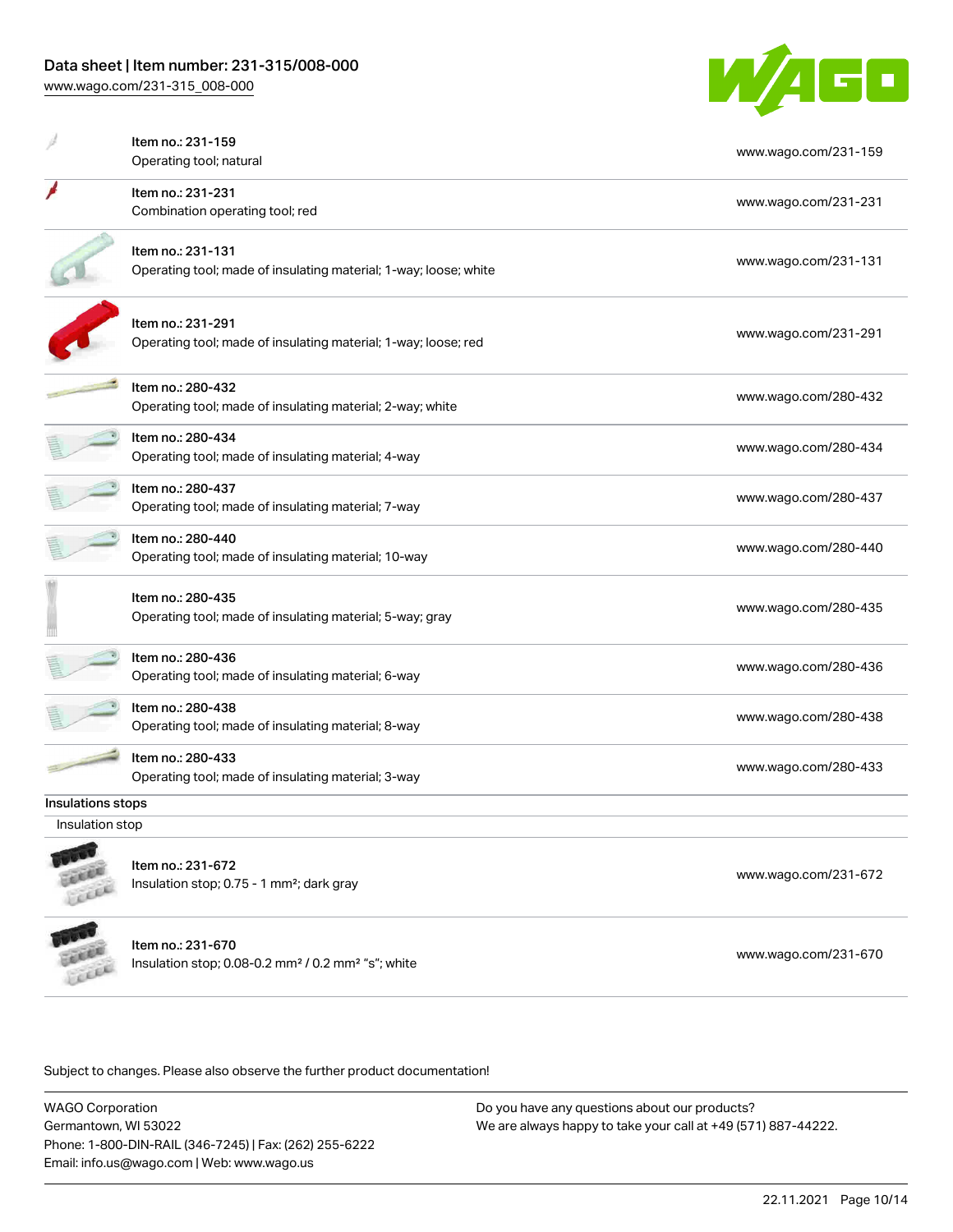

[www.wago.com/231-671](http://www.wago.com/231-671)

出版

Item no.: 231-671 Insulation stop; 0.25 - 0.5 mm²; light gray

| <b>SERVICE</b>                    |                                                           |            |                      |                      |  |
|-----------------------------------|-----------------------------------------------------------|------------|----------------------|----------------------|--|
| Jumpers                           |                                                           |            |                      |                      |  |
| Jumper                            |                                                           |            |                      |                      |  |
|                                   | Item no.: 231-905                                         |            |                      |                      |  |
|                                   | Jumper; for conductor entry; 5-way; insulated; gray       |            | www.wago.com/231-905 |                      |  |
|                                   | Item no.: 231-903                                         |            | www.wago.com/231-903 |                      |  |
|                                   | Jumper; for conductor entry; 3-way; insulated; gray       |            |                      |                      |  |
|                                   | Item no.: 231-907                                         |            | www.wago.com/231-907 |                      |  |
|                                   | Jumper; for conductor entry; 7-way; insulated; gray       |            |                      |                      |  |
|                                   | Item no.: 231-910                                         |            |                      |                      |  |
|                                   | Jumper; for conductor entry; 10-way; insulated; gray      |            | www.wago.com/231-910 |                      |  |
|                                   | Item no.: 231-902                                         |            |                      |                      |  |
|                                   | Jumper; for conductor entry; 2-way; insulated; gray       |            |                      | www.wago.com/231-902 |  |
| Mounting adapter                  |                                                           |            |                      |                      |  |
| Mounting accessories              |                                                           |            |                      |                      |  |
|                                   | Item no.: 209-148                                         |            |                      |                      |  |
|                                   | Multi mounting adapter; for DIN-35 rail; 25 mm wide; gray |            |                      | www.wago.com/209-148 |  |
| <b>Downloads</b>                  |                                                           |            |                      |                      |  |
| Documentation                     |                                                           |            |                      |                      |  |
| <b>Additional Information</b>     |                                                           |            |                      |                      |  |
| Technical explanations            |                                                           | 2019 Apr 3 | pdf<br>2.0 MB        | Download             |  |
|                                   |                                                           |            |                      |                      |  |
| <b>CAD files</b>                  |                                                           |            |                      |                      |  |
| <b>CAE</b> data                   |                                                           |            |                      |                      |  |
| EPLAN Data Portal 231-315/008-000 |                                                           |            | <b>URL</b>           | Download             |  |
|                                   | ZUKEN Portal 231-315/008-000                              |            | <b>URL</b>           | Download             |  |
|                                   | EPLAN Data Portal 231-315/008-000                         |            | URL                  | Download             |  |
| CAD data                          |                                                           |            |                      |                      |  |

Subject to changes. Please also observe the further product documentation!

| <b>WAGO Corporation</b>                                | Do you have any questions about our products?                 |
|--------------------------------------------------------|---------------------------------------------------------------|
| Germantown, WI 53022                                   | We are always happy to take your call at +49 (571) 887-44222. |
| Phone: 1-800-DIN-RAIL (346-7245)   Fax: (262) 255-6222 |                                                               |
| Email: info.us@wago.com   Web: www.wago.us             |                                                               |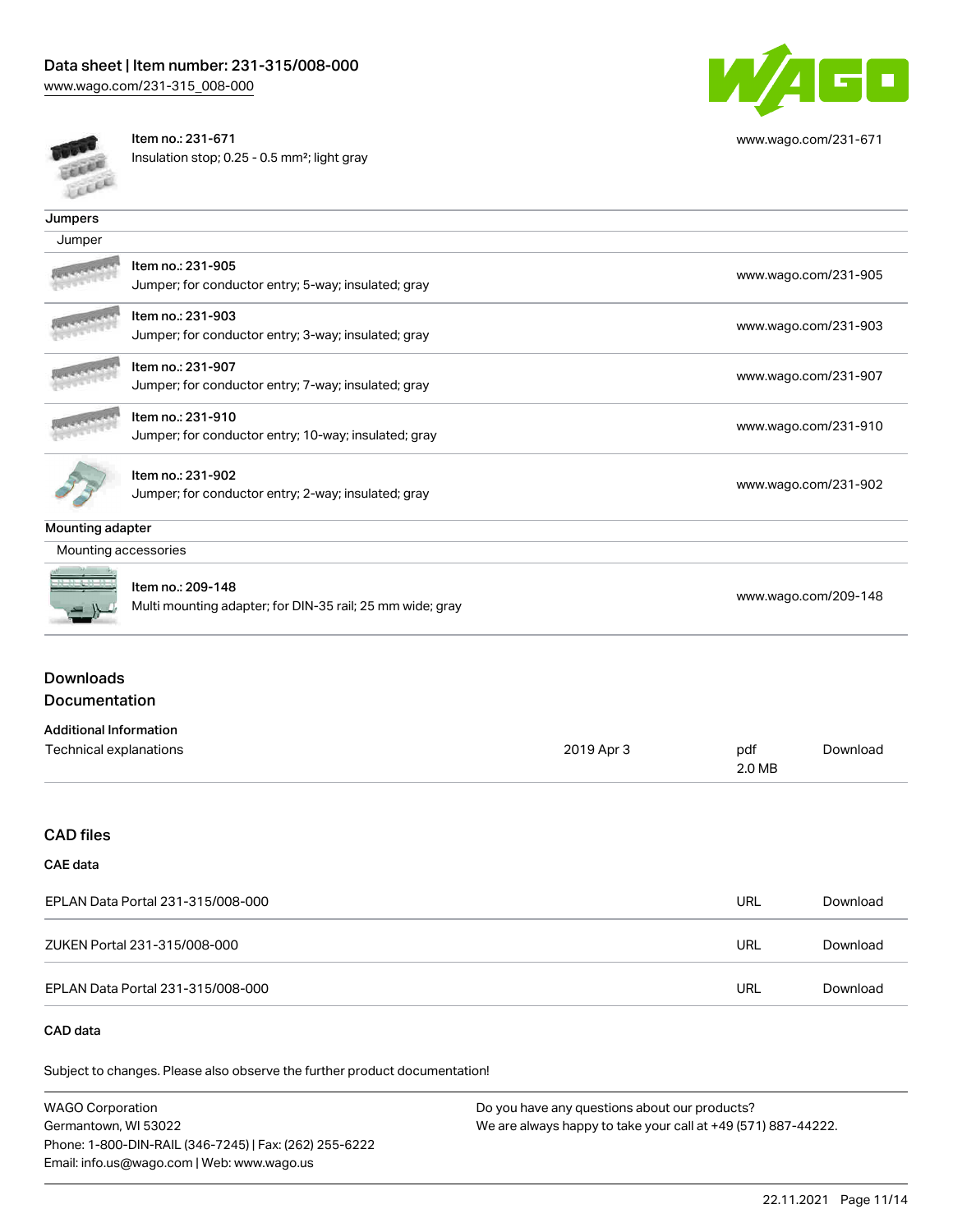1-conductor female connector; CAGE CLAMP®; 2.5 mm²; Pin spacing 5.08 mm; 15-



| 2D/3D Models 231-315/008-000                     | URL | Download |
|--------------------------------------------------|-----|----------|
| <b>Environmental Product Compliance</b>          |     |          |
| <b>Compliance Search</b>                         |     |          |
| Environmental Product Compliance 231-315/008-000 | URL | Download |

### Installation Notes



pole; Snap-in mounting feet; 2,50 mm²; orange

Inserting a conductor via 3.5 mm screwdriver – CAGE CLAMP® actuation parallel to conductor entry.



Inserting a conductor via 3.5 mm screwdriver – CAGE CLAMP® actuation perpendicular to conductor entry.



Inserting a conductor into CAGE CLAMP® unit via operating lever (231-291).



Inserting a conductor via operating tool.

Subject to changes. Please also observe the further product documentation!

WAGO Corporation Germantown, WI 53022 Phone: 1-800-DIN-RAIL (346-7245) | Fax: (262) 255-6222 Email: info.us@wago.com | Web: www.wago.us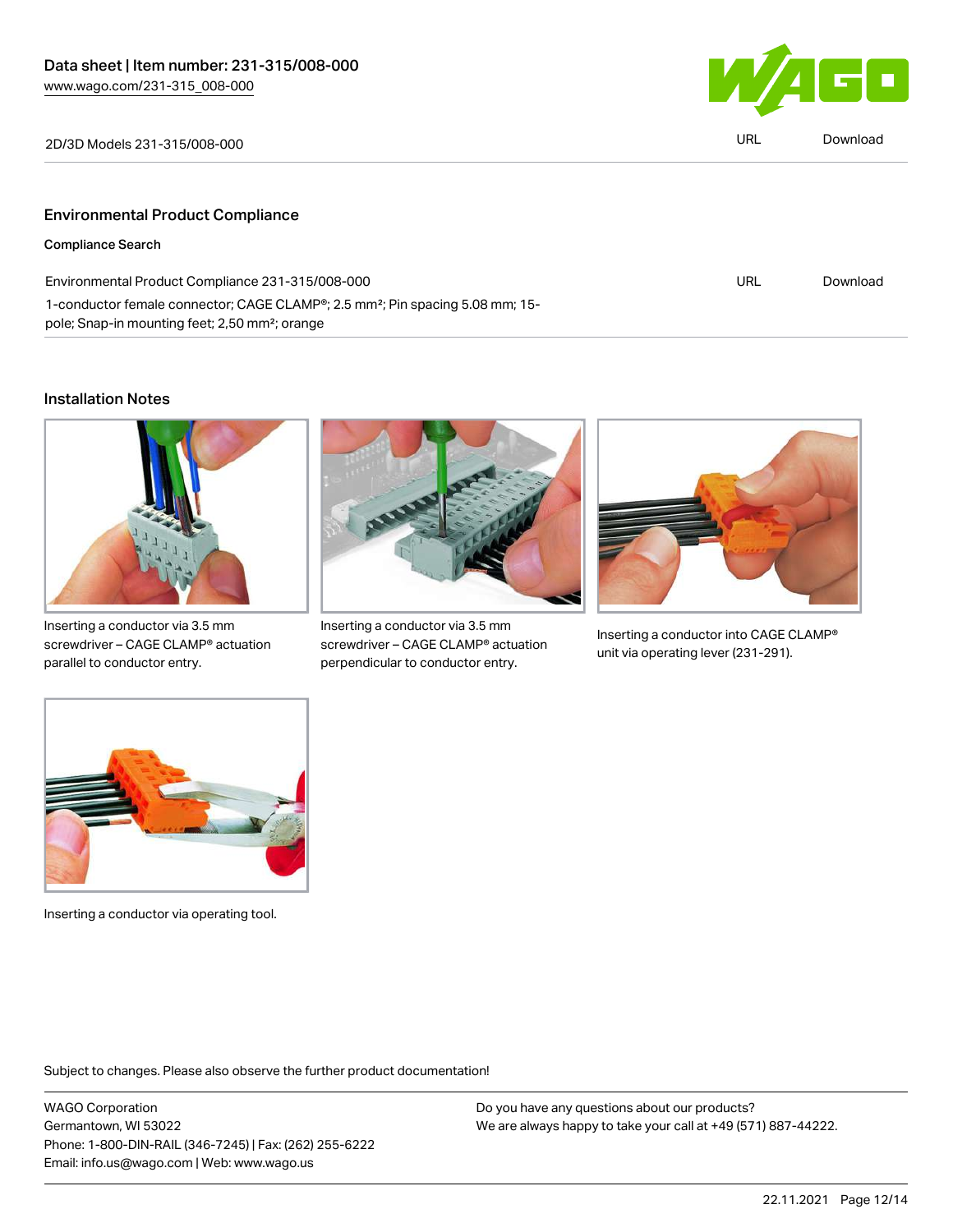



Coding a female connector by removing coding finger(s).



Testing – female connector with CAGE CLAMP®

Integrated test ports for testing perpendicular to conductor entry via 2 or 2.3 mm Ø test plug

#### Installation



Male connector with strain relief plate



Strain relief housing shown with a male connector equipped with CAGE CLAMP®

Subject to changes. Please also observe the further product documentation!

WAGO Corporation Germantown, WI 53022 Phone: 1-800-DIN-RAIL (346-7245) | Fax: (262) 255-6222 Email: info.us@wago.com | Web: www.wago.us